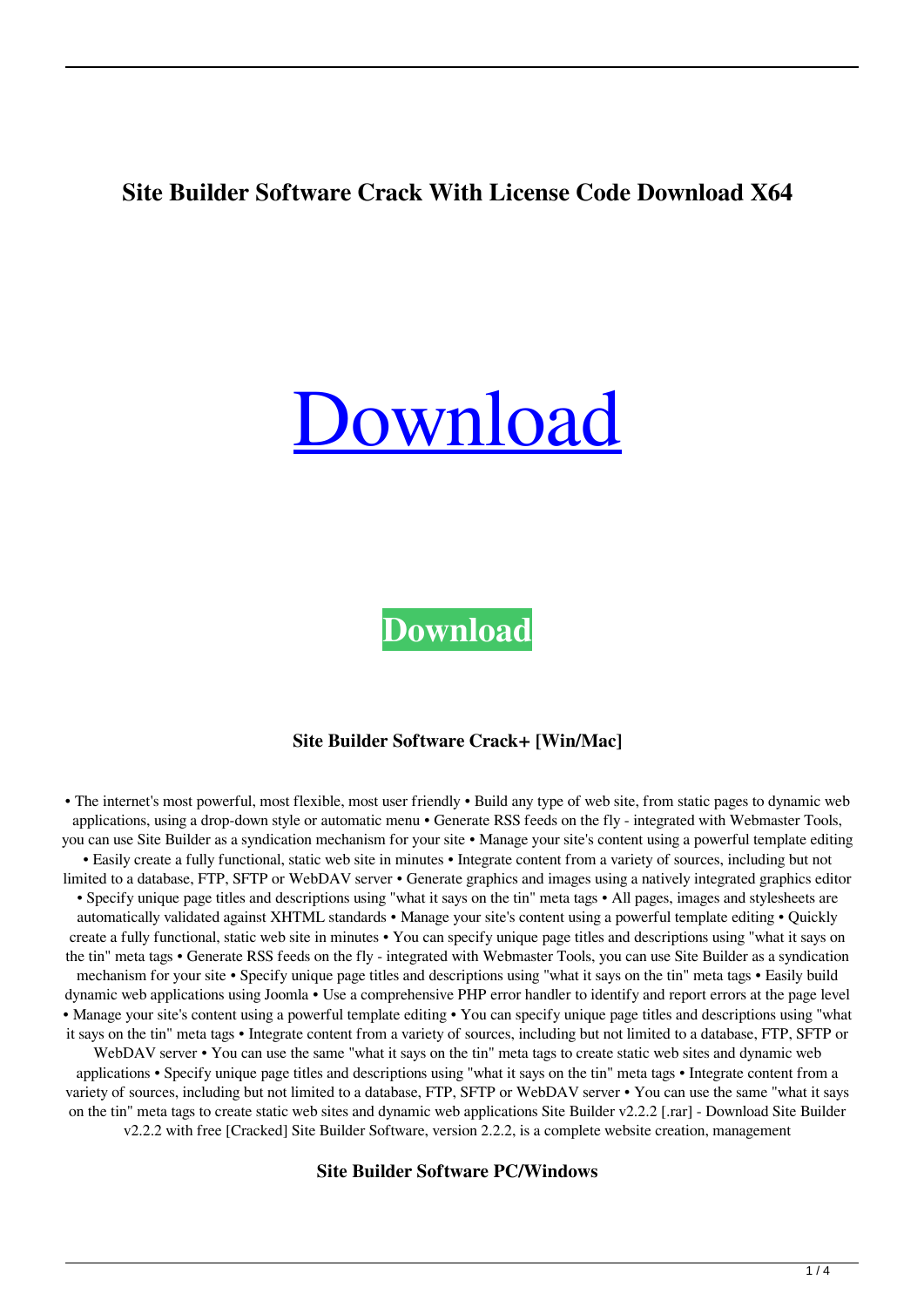KEYMACRO is a macro and scripting program. When you first open KEYMACRO, you can access the main menu that contains many different functions. Some of these are: 1) Formatting: You can customize the appearance of your web site by using pre-defined formats. The pre-defined formats include the HTML, FTP and CMD formats. 2) Browsing: KEYMACRO includes a window where you can browse through your web site. You can use the scroll bar to see all the pages at once. 3) Adding buttons: You can add buttons to your web pages by dragging them from the browser. 4) Searching: You can use keywords to find your pages. You can browse through all your pages, one by one, using this feature. 5) Adding links: You can add links by dragging them from the browser to your web pages. 6) Creating menus: You can build menus on your web site by dragging items from the browser to your pages. 7) Basic: You can add your own text to your web pages and make it easier to read. 8) SEO: You can insert meta tags, titles and keywords in order to make your web pages rank better with search engines. 9) FTP: You can upload files to your web site and FTP your pages. 10) CMD: You can make your web pages look better by using pre-defined formatting. The options that you can use include: font, font size, text color, background color and text alignment. 11) Backup: You can make a backup of your web site. 12) Color picker: You can change the color of your text, background and buttons. 13) Formatting... Xara Xtreme Xara Xtreme is a vector graphics editor which comes with over 140 tools that can be used to help create anything from letters and logos to detailed illustrations and 3D renders. Key Features: Over 140 tools to help create anything from letters and logos to detailed illustrations and 3D renders Easy access to a menu of tools, settings and palettes Work with files up to 70 Mb in size Can use either a screen, tablet or mobile phone Accessible to beginners and advanced users alike Keywords: vector graphics editor, vector graphics program, vector graphics, illustration, creative, editor, graphic design program, 3d, computer art, drawing, picture maker, graphic design software, illustrator, 77a5ca646e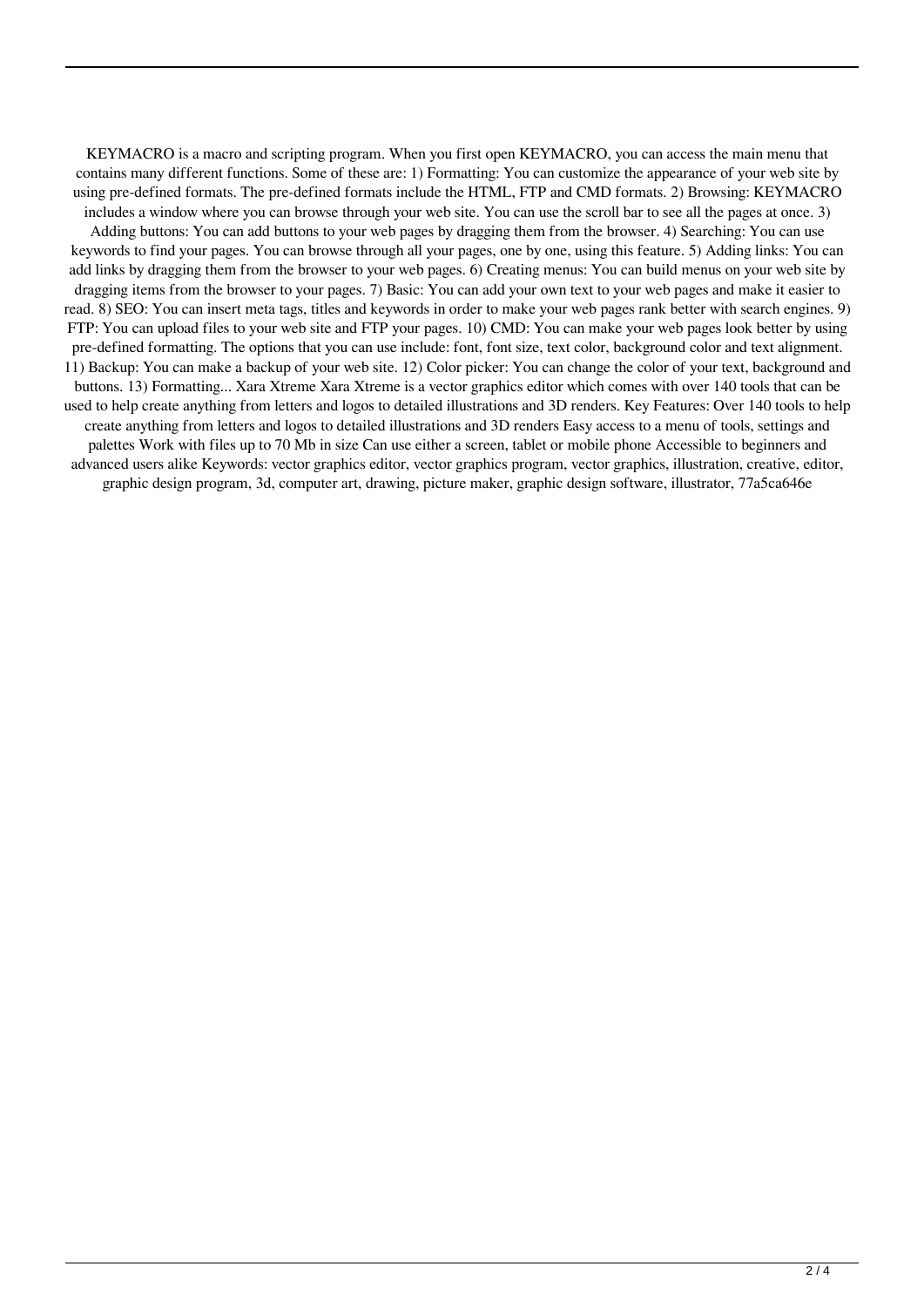### **Site Builder Software Crack+**

Site Builder Software is a complete solution for creating and managing dynamic web sites. All the tools and programs you need to create a web site with professional features are included, and the programming language used is easy to understand and learn. Site Builder Software Features: 1. Easy to use. 2. Advanced User Interface. 3. Support Multi-language. 4. Dynamic Image and Text area. 5. Dynamic Images / Links, Scans. 6. File Manager. 7. WYSIWYG Editor. 8. Multiple Files. 9. E-Commerce. 10. Database Management. 11. Export Data. 12. List View. 13. Advanced Search. 14. Automatic Banners. 15. Open Source. 16. MP3 Player. 17. Category Management. 18. Automated Category Page. 19. Automatic RSS Feeds. 20. Active Directory Integration. 21. Many other useful tools. 22. Open Source Code. 23. Professional Support. 24. Very Easy to use. 25. Easy to Learn. 26. Email Support. 27. Future Plans. Site Builder Software Copyright Information: Website was created at 1/15/2013 6:05:45 AM Development Source Code was created at 1/15/2013 6:05:45 AM You can see my other software here Welcome to the ShareMe. Shareme is a dedicated internet portal bringing users the latest shareware & freeware from the world's best Software Authors. Shareme allows Shareware & Freeware Authors to submit their latest wares, so you the user are able to download their latest software updates all the time, after they are released! Always visit Shareme for your software needs.Stan Lee has announced that Avengers: Endgame has become the highest-grossing movie of all time. Lee posted the news on Twitter, writing that, "Avengers: Endgame just smashed the box office records!" Avengers: Endgame has now grossed over \$2.7 billion worldwide, including over \$1.4 billion domestically. The domestic box office number is \$2.22 billion and the total global gross is just shy of \$2.8 billion. The film, which was directed by Joe and Anthony Russo, was released in theaters on April 26, 2019, and it is the third installment in the Marvel Cinematic Universe.

## **What's New In?**

Site Builder Software lets you quickly build a web site with an automatically generated menu structure, auto keyword and description meta tag generation, inbuilt RSS feeds and valid XHTML coding. It supports the major browsers including Internet Explorer 5.0, Mozilla/Netscape 7 and above and more. Site Builder Software is a quick and easy Web Site creation software. It's basic operation makes it suitable for novices, while experienced professional web site developers will value the extensive range of advanced features. You can add news and events, video feeds, forums, polls and RSS feed. You can also define the site menu structure, structure and you can decide the display style, or even have the system generate one for you. You can also add other media files, such as images, sound files and Flash. Share your knowledge and experience to help other professional web site developers. Site Builder Software is the easiest way to create a web site. In minutes you can have a complete Web Site structure, complete with a menu structure, automatic keyword and description tag generation, RSS feeds, valid XHTML coding and more. Getting Started: - Select your site's title. - Add the first menu items. - Select a menu structure. - Generate the menu structure based on the site's title, page title or keywords. - Add your first pages. - Modify and add content to your pages. - Add a background image. - Add your last menu items. Creating an RSS Feed: - View your web site's RSS feed, you can link to it, or even add it to a news feed reader. - Modify your web site's RSS feed to include any data you wish to present in the RSS feed. Creating a Related Links Page: - Create a page that links to your other pages. - Automatically generated keywords for your related pages. Themes: - Create a consistent look and feel for all your pages. - Use the Themes Manager to preview your themes. Adding Media Files: - Add news or your own media files. - Highlight the media file to open the file browser. - Select your media file and drag it to your web site's image gallery. - Add an image gallery to any page. How does the free version of Site Builder Software work? Site Builder Software is a quick and easy web site creation software. It's basic operation makes it suitable for novices, while experienced professional web site developers will value the extensive range of advanced features. When you purchase Site Builder Software, you get the full version of the program, with all features included. You can change the look of your web site if you wish, by changing the colors and font sizes of the menu and page text. You can add news or your own media files.